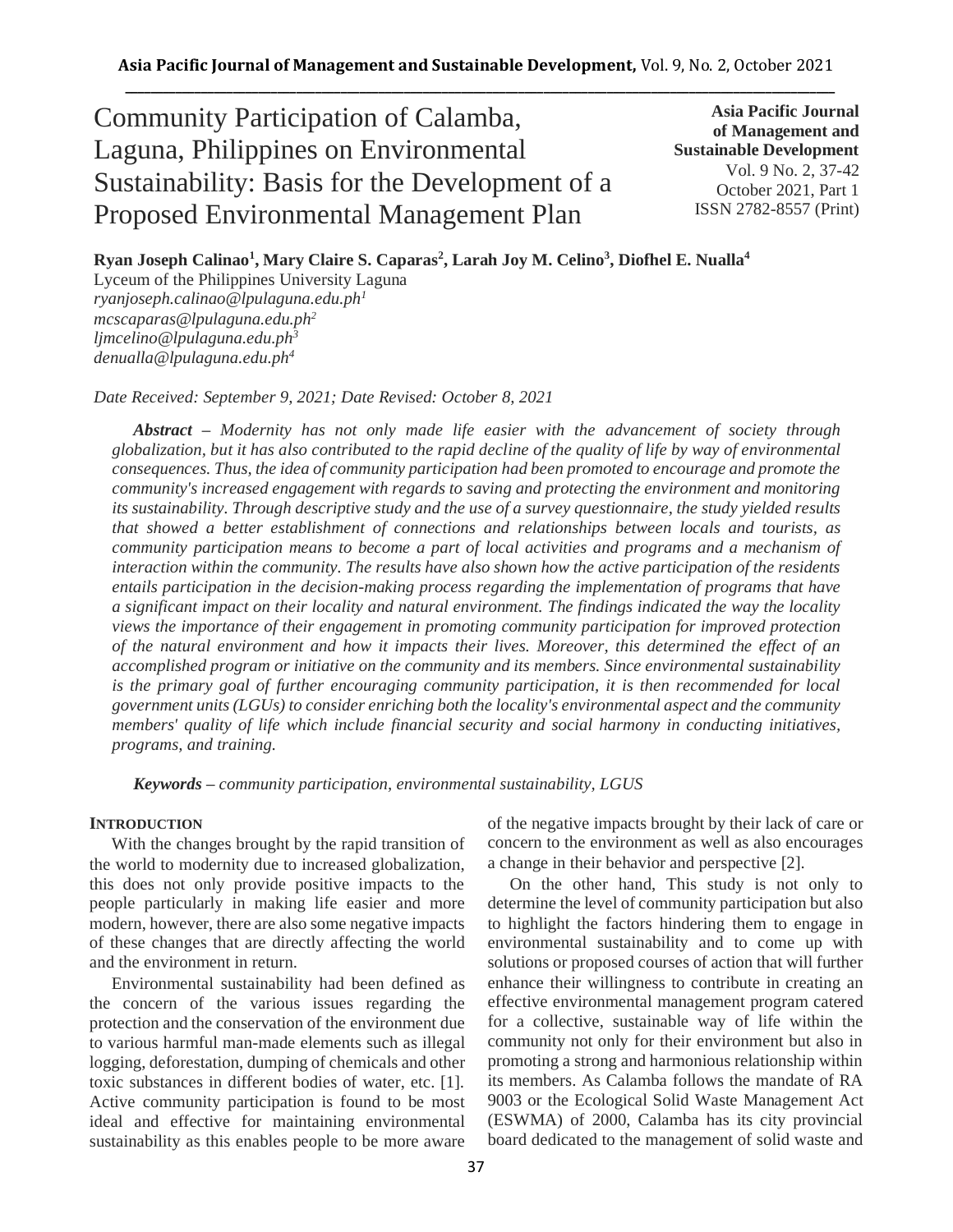barangay levels, a 10-year SWM plan, and an established Materials Recovery Facility (MRF) in every barangay [3].

With this program as context, surrounds the mandated waste disposal procedures set by national and local governments and the actual waste disposal practices of the residents in the community, therefore there is a need for enhanced cooperation between the local government and its communities to maintain a healthy environment free of waste that can also boost Calamba's social and economic morale. Through the utilization of the Spontaneous, Induced, and Coercive variants of community participation, the aims of the researchers and the beliefs of the respondents in analyzing the development process will be presented, yielding results needed to form a more efficient way of assessing the level of community participation under the context of promoting environmental sustainability within Calamba, Laguna.

#### **OBJECTIVES OF THE STUDY**

The main objective of this study is to assess the level of community participation in the environmental sustainability of Calamba, Laguna residents. Specifically, assess the level of community participation in the environmental sustainability of Calamba, Laguna residents in terms of air quality control affecting the quality of lives, the good relationship among residents and tourists, natural environment preservation measures, cultural architecture and landscape preservation, cultural selfidentity empowerment, employment creation, and tourists' local expenditure; present the benefits derived from community participation for environmental sustainability in terms of economic, social, and environmental; present the types of community participation about environmental sustainability in terms of spontaneous participation, induced participation, and coercive participation; Also, correlate the level of community participation and the factors affecting pollution to environmental sustainability; and Lastly, propose a sustainable environmental program for the City of Calamba, Laguna.

### **MATERIALS AND METHODS**

The researchers adopt a descriptive study to carry out the purpose of the study. which is to define the correlation between the level of community participation and environmental sustainability in Calamba City, Laguna. The respondents of the study are 111 residents located at Barangay Canlubang, Calamba City, Laguna. This was determined by using the statistical power analysis of G-power. It is a statistical treatment used to determine the sample size wherein; the effect size of 0.3 medium, the alpha error is .05, and the power is 0.95. The researchers used a non-random sampling technique in which it was situated on whoever is willing and available to answer the survey to the selected barangay. The main instrument that was utilized in this study is a researchmade questionnaire. The value of Cronbach's alpha is 0.968 which signifies that there is an excellent internal consistency of the items. The researchers and respondents have agreed to meet through the utilization of Microsoft Forms for the survey to be done. The participants responded to the survey which was gathered, computed, inspected, and presented.

The statistical tools used in the study were Weighted Mean and Pearson R. The weighted mean is a measure of central tendency that will be used to determine the average means of the scales through the survey to be conducted about the assessment of the level of community participation, benefits derived from community participation, and types of community participation. As for the second, The Pearson-r, or also known as the Pearson's correlation coefficient, measures the level of strength of the association or correlation between two or more variables, so as with this study, the Pearson-r is particularly used to determine the correlation of the level of community participation and the benefits derived from community participation as well as the types of community participation concerning environmental sustainability. The researchers were provided a consent form for selected respondents. The purpose of the study was stated on the consent that set a guideline to protect the rights of each respondent and does not compel anybody to answer the survey. It was ensured that all personal information and data will be managed with strict confidentiality.

### **RESULTS AND DISCUSSION**

From the Summary Table 1, most of the respondents agreed with regards to the good relationship among residents and tourists 3.62, which ranked as the highest among all indicated means under the level of community participation. This only showed that the respondents expressed importance regarding forming and maintaining better relationships between the residents and the tourists as they see this as a good and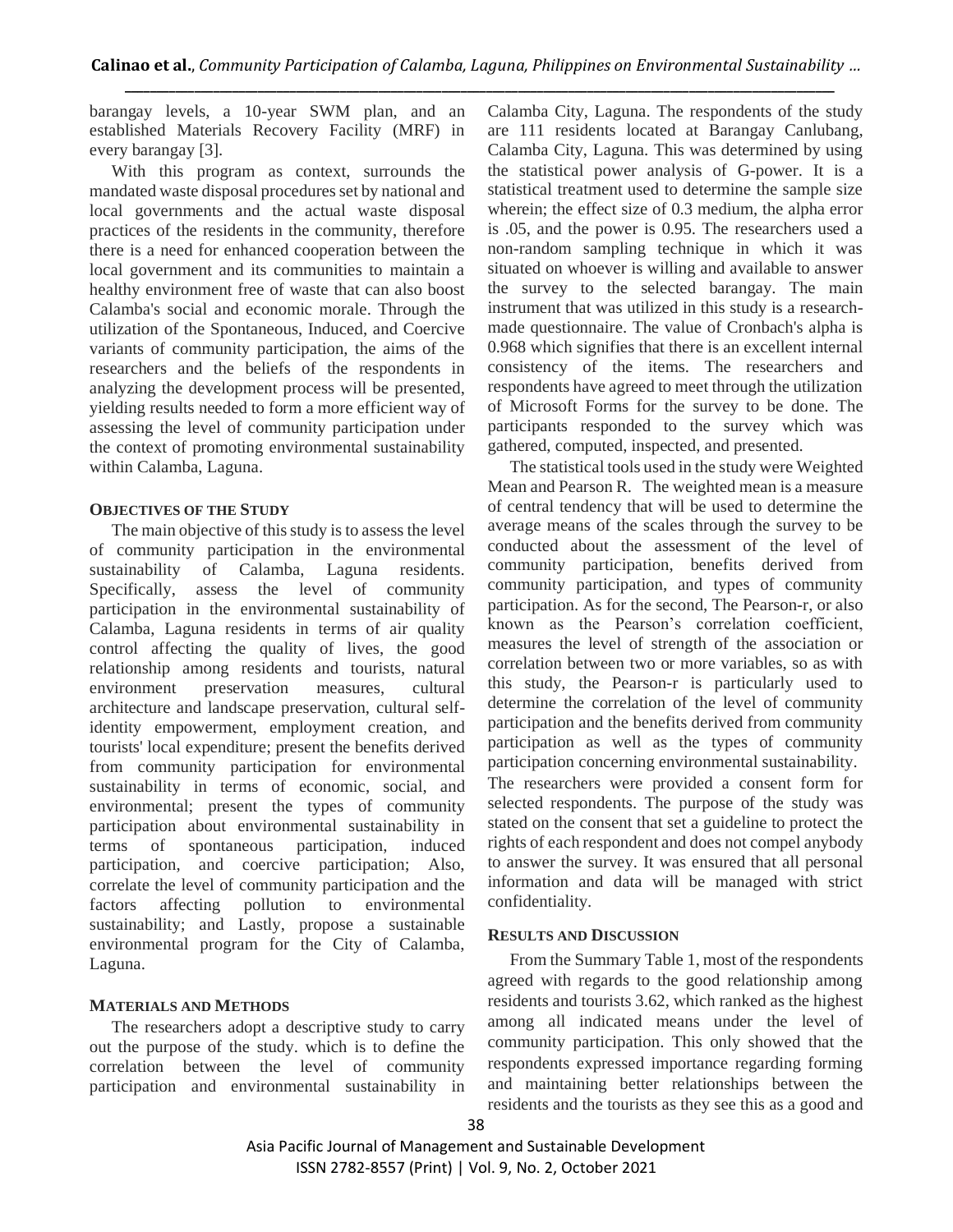strong foundation for allowing the tourists to have a good impression and memory of their tourist destination being showed off to people.

**Table 1. Assessment of Level of Community Participation**

| <b>Indicators</b>             | WM   | SD   | VI | <b>Rank</b>                 |
|-------------------------------|------|------|----|-----------------------------|
| Air Quality Control affecting | 3.20 | 0.78 | A  | 6                           |
| <b>Quality of Lives</b>       |      |      |    |                             |
| Good Relationship among       | 3.62 | 0.54 | A  | 1                           |
| <b>Residents and Tourists</b> |      |      |    |                             |
| Natural Environment           |      |      |    |                             |
| <b>Preservation Measures</b>  | 3.27 | 0.70 | A  | 5                           |
| Cultural Architecture and     | 3.45 | 0.63 | A  | $\mathcal{D}_{\mathcal{L}}$ |
| Landscape Preservation        |      |      |    |                             |
| Cultural Self-Identity        |      |      |    |                             |
| Empowerment                   | 3.32 | 0.66 | A  | 4                           |
| <b>Employment Creation</b>    | 3.11 | 0.82 | A  |                             |
| Tourist' Local Expenditure    | 3.42 | 0.70 | А  | 3                           |
| <b>Composite Mean</b>         | 3.34 | 0.58 | А  |                             |

*Legend: 3.50 – 4.00- Strongly Agree (SA);2.50 – 3.49 - Agree (A);1.50 – 2.49; Disagree (D);1.00 – 1.49 - Strongly Disagree* 

On the other hand, some of the respondents agreed concerning employment creation (3.11) and ranked as the lowest mean among all indicated means and levels of community participation. Even though there is the existence of drawing attention to the importance of community participation for environmental sustainability, it can be noted that some of the respondents are still not yet convinced of its ability to be able to provide opportunities for employment and occupation for the residents and community members. Hence, this can be argued the idea on how tourism development and environmental sustainability had been believed and perceived to have the potential of being able to provide people with employment opportunities – allowing them to earn for themselves while also taking in serious thought their contribution in helping to increase their heritage and culture [4].

**Table 2. Benefits Derived from Community Participation for Environmental Sustainability** 

| <b>Indicators</b>            | WV   | SD    | VI | Rank |
|------------------------------|------|-------|----|------|
| Spontaneous                  | 3.28 | 0.67  | A  |      |
| Participation                |      |       |    |      |
| <b>Induced Participation</b> | 3.39 | 0.63  | A  |      |
| Coercive                     |      |       |    |      |
| Participation                | 3.12 | 0.78  | A  |      |
| <b>Composite Mean</b>        | 326  | () 62 |    |      |

*Legend: 3.50 – 4.00-Strongly Agree (SA);2.50 – 3.49 - Agree (A);1.50 – 2.49; Disagree (D);1.00 – 1.49 - Strongly Disagree (SD)*

From the following indicators in the summary table 2, environmental factors ranked as the highest (3.56) and have a verbal interpretation strongly agreed. This only meant that the respondents of the present study showed that the combination of different things together that work as one unit and practice of better and effective community integration for environmental sustainability could provide many benefits for the environmental aspect, especially in terms of its protection

On the other hand, the indicator economic factor (3.47) ranked second with a verbal interpretation agree. It is shown that that the social factor got the lowest rank (3.43) and a verbal interpretation agrees. This signifies that most respondents of the study do not necessarily think that this can have a significant impact or influence affecting the social part of people in the way that they are interacting with their respective communities at the very least. Although, social aspects and interaction in any type or form of the community are needed to be taken into serious thought as this will become the basis on how people communicate and interact with one another as well as how they will deliver their ideas and understanding of deep things especially on launching attempts and actions meant for promoting and practicing environmental sustainability [5].

**Table 3. Types of Community Participation about Environmental Sustainability**

| <b>Indicators</b>     | WМ   | SD   |           | Rank |
|-----------------------|------|------|-----------|------|
| Economic              | 347  | 0.60 |           |      |
| Social                | 343  | 0.64 |           |      |
| Environmental         | 3.56 | 0.55 | <b>SA</b> |      |
| <b>Composite Mean</b> | 3.49 | 0.54 |           |      |

*Legend: 3.50 – 4.00-Strongly Agree (SA);2.50 – 3.49 - Agree (A);1.50 – 2.49; Disagree (D);1.00 – 1.49 - Strongly Disagree (SD)*

From the table 3, Induced participation ranked as the highest (3.39) and has a verbal interpretation agree. This involves that the type of community participation that is usually seen by allowing and response in participation among the people, having a top-down type of approach in terms of the chain of command, and also allowing feedback from the people are the most popular type of community participation that should be highly encouraged. This is closely followed by spontaneous participation that is ranked second (3.28) and has a verbal interpretation agree.

Henceforth, it can be gleaned that the lowest in ranking under types of community participation is coercive participation (3.12) and has a verbal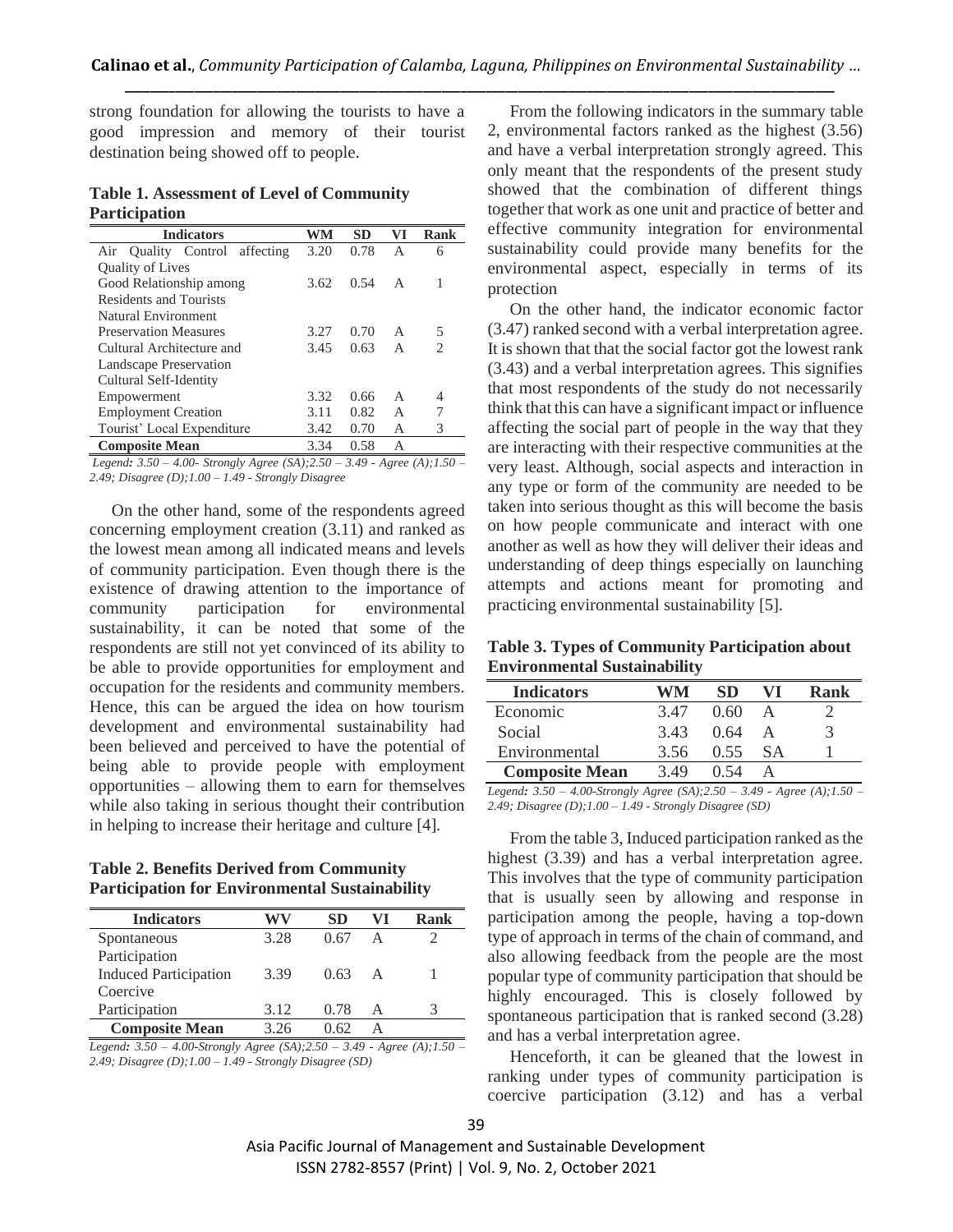interpretation agree. This only involves that having nothing to do with the sometimes lack of good participation and engagement shown by people on some occasions, especially in terms of the decisionmaking processes in their communities. This does not mean that they do not want to at least be informed of the progress and developments in their surrounding conditions and places. As such, using threats or force to get or do something type of community participation is not usually the best idea to be in a good type of community participation that should be encouraged and being practiced because this only shows cutting off the people in all forms and types of decision-making and also in the process involved in the putting of such agreed attempts and programs for environmental sustainability in their respective communities [6].

**Table 4. Correlation of the Level of Community Participation and the Benefits and Types of Community Participation about Environmental Sustainability**

| <b>Variables</b>                                     | <b>Correlation</b><br>coefficient | <b>Interpretation</b>           | <b>Probability</b> | <b>Interpretation</b> |
|------------------------------------------------------|-----------------------------------|---------------------------------|--------------------|-----------------------|
| Community participation and<br><b>Benefits</b>       | 0.755                             | Very strong direct relationship | 0.000              | Significant           |
| Community participation and type<br>of participation | 0.862                             | Very strong direct relationship | 0.000              | Significant           |
| Benefits and type of participation                   | 0.756                             | Very strong direct relationship | 0.000              | Significant           |

*Legend: (Interpretation of correlation coefficient, r) + (-) 1.00 = Perfect direct (inverse) relationship; +(-) .70 to .99 = Very strong direct (inverse) relationship; =(-).40 to + .69 = Strong direct (inverse); relationship; +(-) .30 to = .39 = Moderate direct (inverse) relationship; +(-) .20 to + .29 = weak direct (inverse) relationship; +(-) .01 to .19 = Negligible direct (inverse) relationship; 0 = No relationship [zero order correlation]; When sig < .05, it is significant; When sig is > = .05, it is not significant*

Table 4 presents the correlation, relationship of the level of community participation and the benefits and types of community participation concerning environmental sustainability. The community participation and type of participation got the highest correlation coefficient of 0.862 and interpreted as having a very strong direct relationship and having a probability of 0.000 and interpreted as Significant. Thus, this showed that it depends on the type of participation pointed by the residents and members of the local community in which their level of community participation will be based. The type of participation should likewise be considered since this will become the basis of how people engage or participate and the extent of their participation. Figuring out the type of participation can also be extremely important in developing the right ways of reaching goals that can improve and encourage these among the community's people.

In terms of benefits and types of participation, this also got a correlation coefficient of 0.756 and was verbally interpreted as having a very strong direct relationship with one another and having a probability of 0.000 and interpreted as Significant. It's the main note that the type of participation shown by the residents or the local community members can directly influence or relate to the type and extent of benefits that they will be enjoying in their community. Lastly, in

terms of community participation and benefits, this also got a correlation coefficient of 0.755 and verbally interpreted as having a very strong direct relationship with one another and in addition, having a probability of 0.000 and interpreted as Significant. Community participation and benefits can be considered as "two sides of the same coin" and go well with one another, especially if community participation is continuously being encouraged in the community involved. First, people must be engaged and show active participation in the different attempts' programs meant for the betterment of their community – as this can provide them a summary of the effects of their participation and the benefit that it will likely cause to them as well. With this noted, there is a fine connection between benefits and community participation. This should be maintained well to protect the community involved.

Likewise, the type of community participation exhibited by the residents and community members can also have a central role when it comes to the types also level benefits that they will be enjoying and will be experiencing in their community. Hence, It is noted that benefits are the direct result of the degree or extent of the type of participation that has been shown by the residents in their purpose of being a valuable contribution to the development and achievement of sustainability of their environment with the Ecological Solid Waste Management Act Program and with this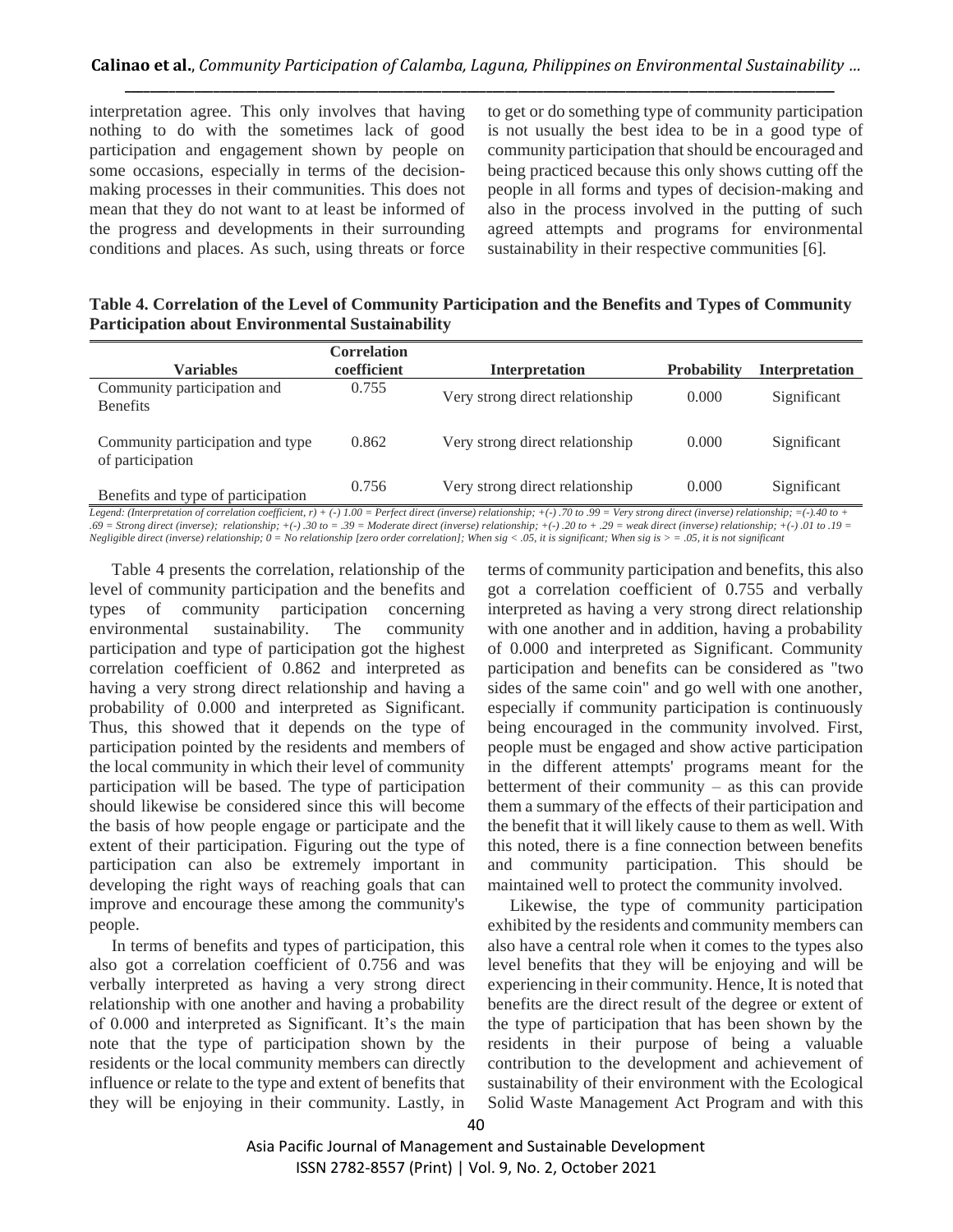program as context, surrounds the mandated waste disposal procedures set by national and local governments and the actual waste disposal practices of the residents in the community, therefore there is a need for enhanced cooperation between the local government and its communities to maintain a healthy environment free of waste that can also boost Calamba's social and economic morale [7].

| <b>Key Result Areas</b>                                                                                                | <b>Strategies</b>                                                                                                                                                                                                     | <b>Possible Outcomes</b>                                                                                                                                                                                                                                                                                 | <b>Persons/Agencies</b><br><b>Involved</b>                                        | <b>Budget</b>                                       |
|------------------------------------------------------------------------------------------------------------------------|-----------------------------------------------------------------------------------------------------------------------------------------------------------------------------------------------------------------------|----------------------------------------------------------------------------------------------------------------------------------------------------------------------------------------------------------------------------------------------------------------------------------------------------------|-----------------------------------------------------------------------------------|-----------------------------------------------------|
| Assessment of the Level<br>of Community<br>Participation<br><b>Employment</b> creation                                 | Development of programs<br>intended for offering job<br>opportunities for the<br>residents.<br>Job fairs<br>Communicating with<br>different businesses and<br>organizations who may<br>want to outsource<br>employees | Increased participation in<br>environmental sustainability<br>programs<br>Greater chances of<br>becoming employed and<br>earn a living<br>Increased number of<br>employed residents<br>Creation of businesses job<br>opportunities also intended<br>for the promotion of<br>environmental sustainability | PESO or Public<br><b>Employment Service</b><br>Office                             | Php<br>$10-15,000$<br>$(USD 196.85 -$<br>295.28)    |
| Assessment of the Level<br>of Community<br>Participation<br>Good relationship among<br>residents and tourists          | Providing seminars and<br>interactive and informative<br>videos to be posted on<br>various social media<br>platforms such as in<br>Facebook and YouTube                                                               | Increased awareness of the<br>residents of the importance<br>of exhibiting practices for<br>better interacting with<br>tourists<br>Good feedbacks from the<br>tourists<br>Increased recommendation<br>from tourists to visit the area                                                                    | Local Tourism Office<br><b>Local Residents</b><br>Public Relations of the<br>LGUs | Php<br>10-15,000<br>$(USD 196.85 -$<br>295.28)      |
| Benefits Derived from<br>Community Participation<br>for Environmental<br>Sustainability<br><b>Environmental Aspect</b> | Formulating different<br>programs and activities<br>intended for the protection<br>and conservation of the<br>environment                                                                                             | Planting more trees,<br>residents becoming more<br>cautious in disposing of their<br>garbage<br>Strictly adhering to<br>environmental policies and<br>cleanliness in surroundings<br>Creation of more open and<br>green zones and spaces in<br>the locality<br>Reduced waste generated                   | <b>DENR</b><br>Local government unit<br>(LGU)<br><b>CENRO</b><br>Local residents  | Php 100-<br>300,000<br>$(USD 1968.50 -$<br>5905.51) |
| <b>Benefits Derived from</b><br><b>Community Participation</b><br>for Environmental<br>Sustainability<br>Social        | Developing and<br>implementing activities and<br>seminars intended in<br>bringing together people<br>and recognizing the<br>importance of their heritage<br>and culture                                               | Increased participation and<br>collaboration between<br>people<br>Reduced rate of reported<br>incidences of local fights<br>between residents                                                                                                                                                            | Local government unit<br>(LGU)<br><b>Local Residents</b>                          | Php10-15, 000<br>$(USD 196.85 -$<br>295.28)         |

# **Table 5. Proposed Environmental Management Plan**

41